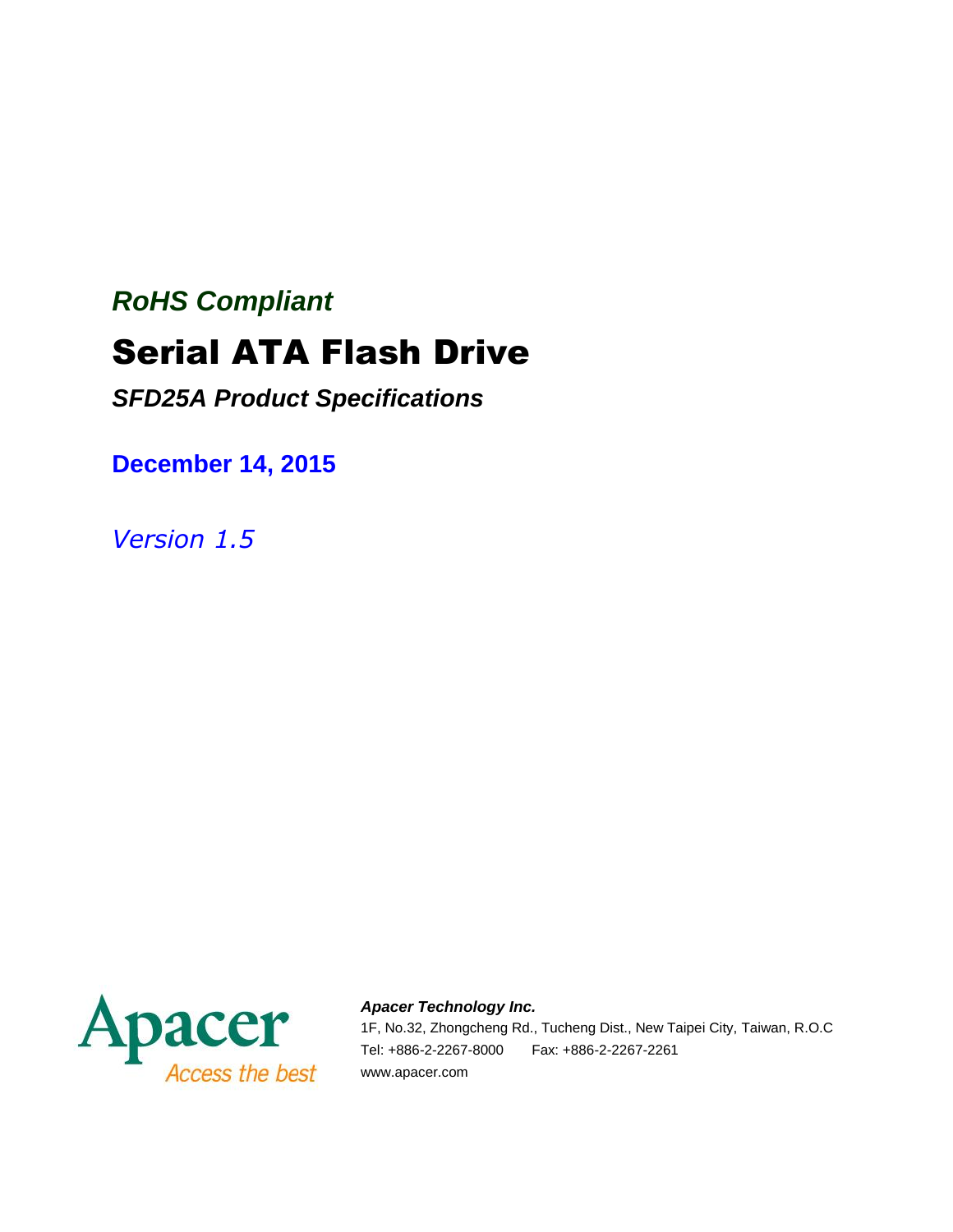

### Features:

- **Compliance with SATA Revision 3.1**
- Serial ATA Revision 3.1
- SATA 6.0 Gbps interface
- Backward compatible with SATA 1.5 and 3.0 Gbps interfaces
- ATA-8 command set

#### **Capacity**

– 8, 16, 32, 64, 128, 256 GB

#### **Performance\***

– Interface burst read/write: 600 MB/sec Standard speed:

- Sustained read: up to 160 MB/sec
- Sustained write: up to 150 MB/sec High speed:
- Sustained read: up to 530 MB/sec
- Sustained write: up to 445 MB/sec
- Random read (4K): up to 88,000 IOPS
- Random write (4K): up to 76,000 IOPS
- **Flash Management**
- Built-in hardware ECC
- Static/dynamic wear leveling
- Flash bad-block management
- S.M.A.R.T.
- Power Failure Management
- ATA Secure Erase
- TRIM
- **NAND Flash Type: SLC**
- **SATA Power Management Modes**
- **Temperature Range**
	- Operating: Standard: 0°C to 70°C Extended: -40°C to 85°C
	- Storage: -40°C to 100°C
- **Supply Voltage**
- $-5.0$  V  $\pm$  5%

#### **Power Consumption\***

Standard:

- Active mode: 275 mA
- Idle mode: 105 mA
- High speed:
- Active mode: 500 mA
- Idle mode: 65 mA
- **Form Factor**
- $-2.5"$
- Dimensions with 7mm enclosure: 100.00 x 69.85 x 6.90, unit: mm
- Dimensions with 9.5mm enclosure: 100.00 x 69.84 x 9.30, unit: mm
- **Connector**
- 7-pin SATA signal connector
- 15-pin SATA power connector
- **Shock & Vibration\*\***
- Shock: 1,500 G
- Vibration: 15 G
- **Device Sleep Mode (optional)**
- **RoHS Compliant**

**\***The values addressed here are typical and may vary depending on settings and platforms. \*\*Non-operating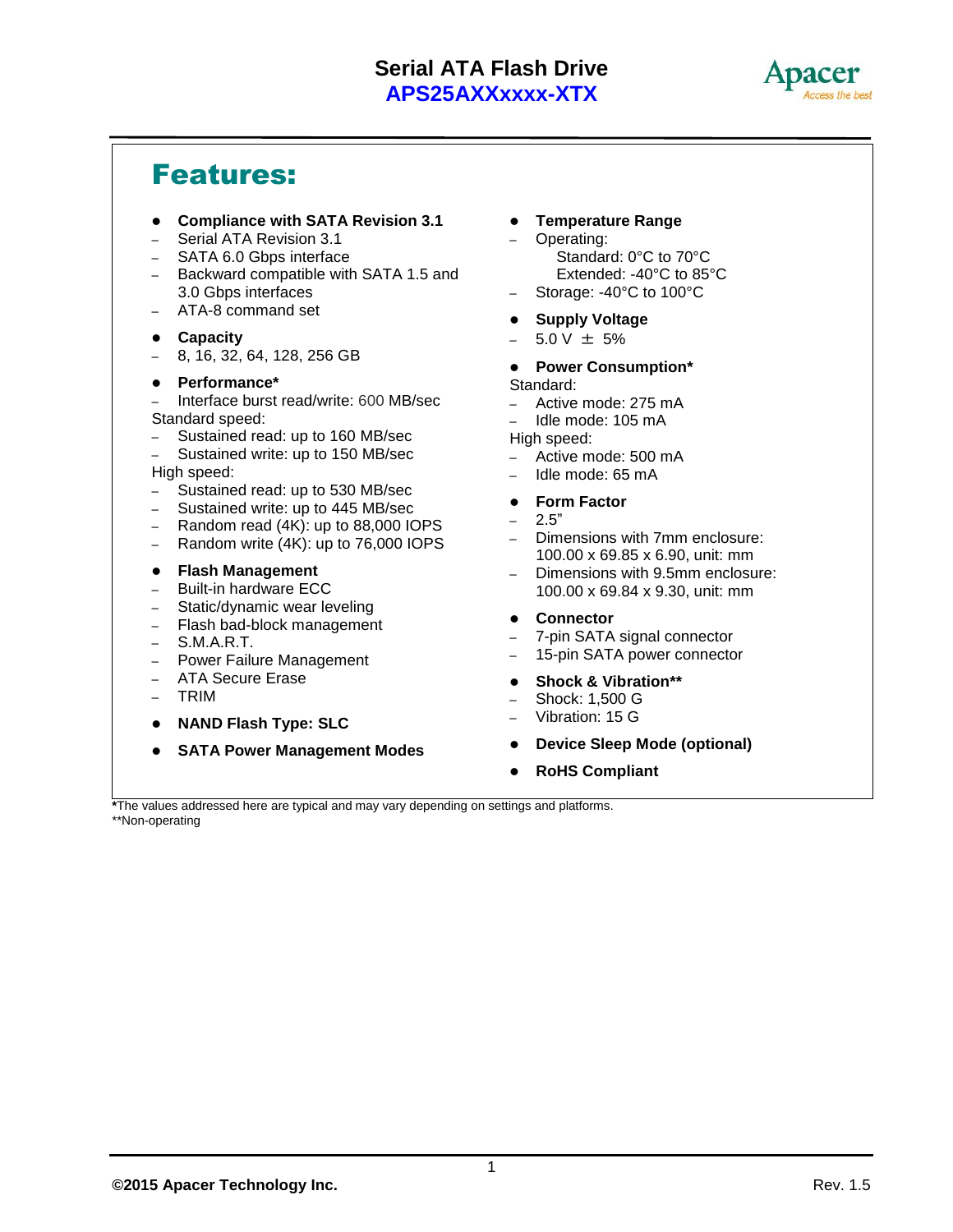

## **Table of Contents**

| 1. |               |  |
|----|---------------|--|
|    | 1.1           |  |
|    | 1.2           |  |
|    | 1.3           |  |
|    | $1.4^{\circ}$ |  |
|    |               |  |
|    |               |  |
|    |               |  |
| 3. |               |  |
|    | 3.1           |  |
|    | 3.2           |  |
|    | 3.3           |  |
|    | 3.4           |  |
|    | 3.5           |  |
|    | 3.6           |  |
|    | 3.7           |  |
| 4. |               |  |
|    | 4.1           |  |
|    | 4.2           |  |
|    | 4.3           |  |
| 5. |               |  |
|    | 5.1           |  |
|    |               |  |
| 6. |               |  |
|    | 6.1           |  |
|    | 6.2           |  |
| 7. |               |  |
|    | 7.1           |  |
|    | 7.2           |  |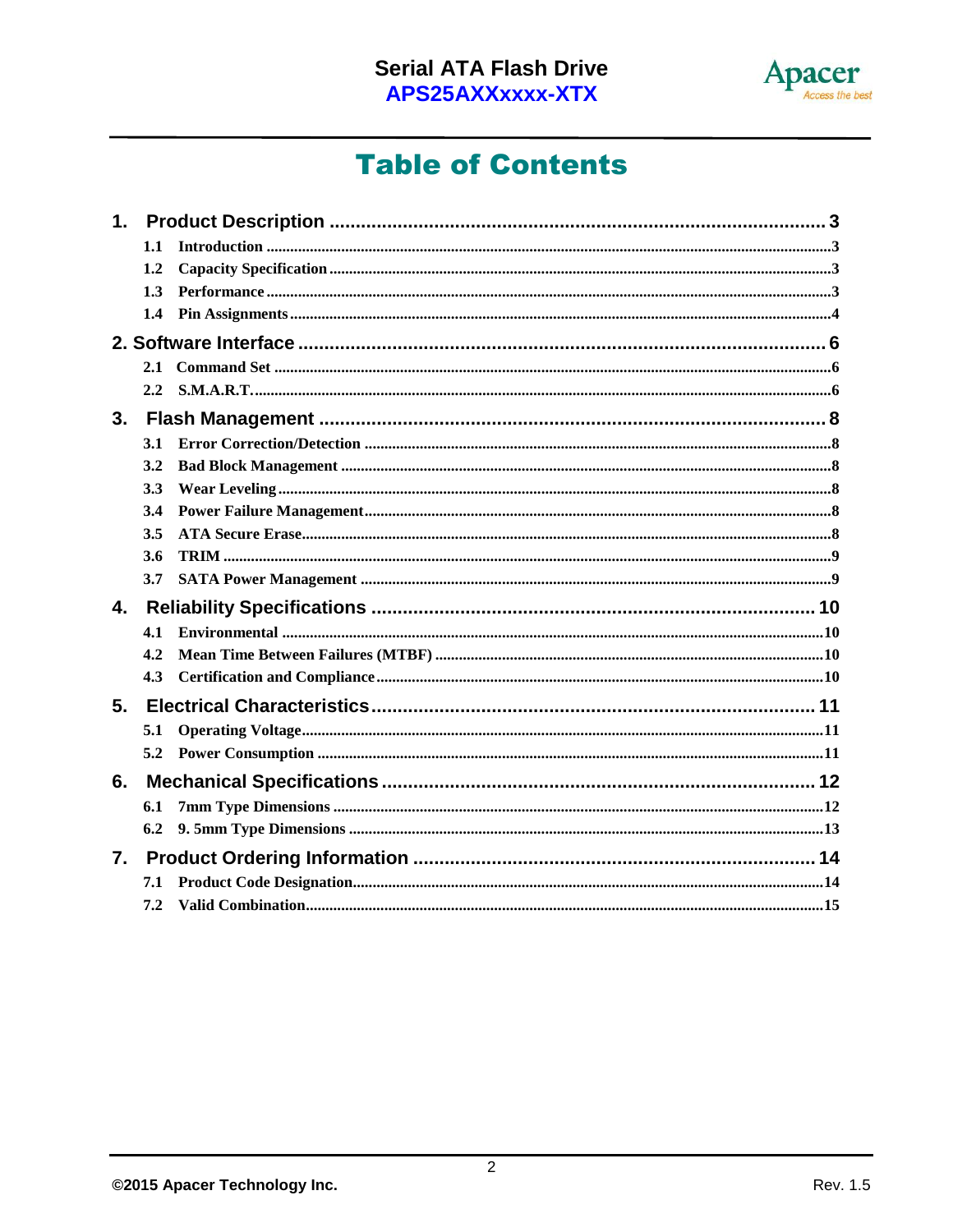

### 1. Product Description

#### **1.1 Introduction**

Apacer's SFD25A is a well-balanced solid-state disk (SSD) drive with standard form factor and great performance. Designed in SATA 6.0 Gbps interface, the SSD is able to deliver exceptional read/write speed, making it the ideal companion for heavy-loading industrial or server operations. In regard of reliability, the drive comes with various implementations including powerful hardware ECC engine, power saving modes, wear leveling, flash block management, S.M.A.R.T., TRIM, and power failure management.

#### **1.2 Capacity Specifications**

| <b>Capacity</b> | <b>Total Bytes*</b> | <b>Cylinders</b> | <b>Heads</b> | <b>Sectors</b> | Max LBA*    |
|-----------------|---------------------|------------------|--------------|----------------|-------------|
| 8 GB            | 8,012,390,400       | 15,525           | 16           | 63             | 15,649,200  |
| 16 GB           | 16,013,942,784      | 16,383           | 16           | 63             | 31,277,232  |
| 32 GB           | 32,017,047,552      | 16,383           | 16           | 63             | 62,533,296  |
| 64 GB           | 64,023,257,088      | 16,383           | 16           | 63             | 125,045,424 |
| 128 GB          | 128,035,676,160     | 16,383           | 16           | 63             | 250,069,680 |
| 256 GB          | 256,060,514,304     | 16,383           | 16           | 63             | 500,118,192 |

**Table 1-1** Capacity Specifications

\*Display of total bytes varies from file systems.

\*\*Cylinders, heads or sectors are not applicable for these capacities. Only LBA addressing applies.

\*\*\*LBA count addressed in the table above indicates total user storage capacity and will remain the same throughout the lifespan of the device. However, the total usable capacity of the SSD is most likely to be less than the total physical capacity because a small portion of the capacity is reserved for device maintenance usages.

### **1.3 Performance**

| <b>Capacity</b><br>Performance   | 8 GB | <b>16 GB</b> | 32 GB | 64 GB | 128 GB |
|----------------------------------|------|--------------|-------|-------|--------|
| <b>Sustained Read</b><br>(MB/s)  | 155  | 155          | 160   | 160   | 160    |
| <b>Sustained Write</b><br>(MB/s) | 110  | 145          | 145   | 150   | 150    |

**Table 1-3** Performance (High-speed)

| <b>Capacity</b><br>Performance-         | 32 GB  | 64 GB  | 128 GB | 256 GB |
|-----------------------------------------|--------|--------|--------|--------|
| <b>Sustained Read</b><br>(MB/s)         | 530    | 530    | 530    | 310    |
| <b>Sustained Write</b><br>(MB/s)        | 270    | 440    | 445    | 440    |
| <b>Random Read</b><br><b>IOPS (4K)</b>  | 81,000 | 82,000 | 82,000 | 88,000 |
| <b>Random Write</b><br><b>IOPS (4K)</b> | 62,000 | 73,000 | 76,000 | 76,000 |

Note: Performance varies from flash configurations or host system settings.

 IOPS: measured on 8GB span (16777216 sectors Disk Size), 32 Outstanding I/Os (QD=32), Full Random Data pattern, 4KB Align I/Os and test durations 15minutes.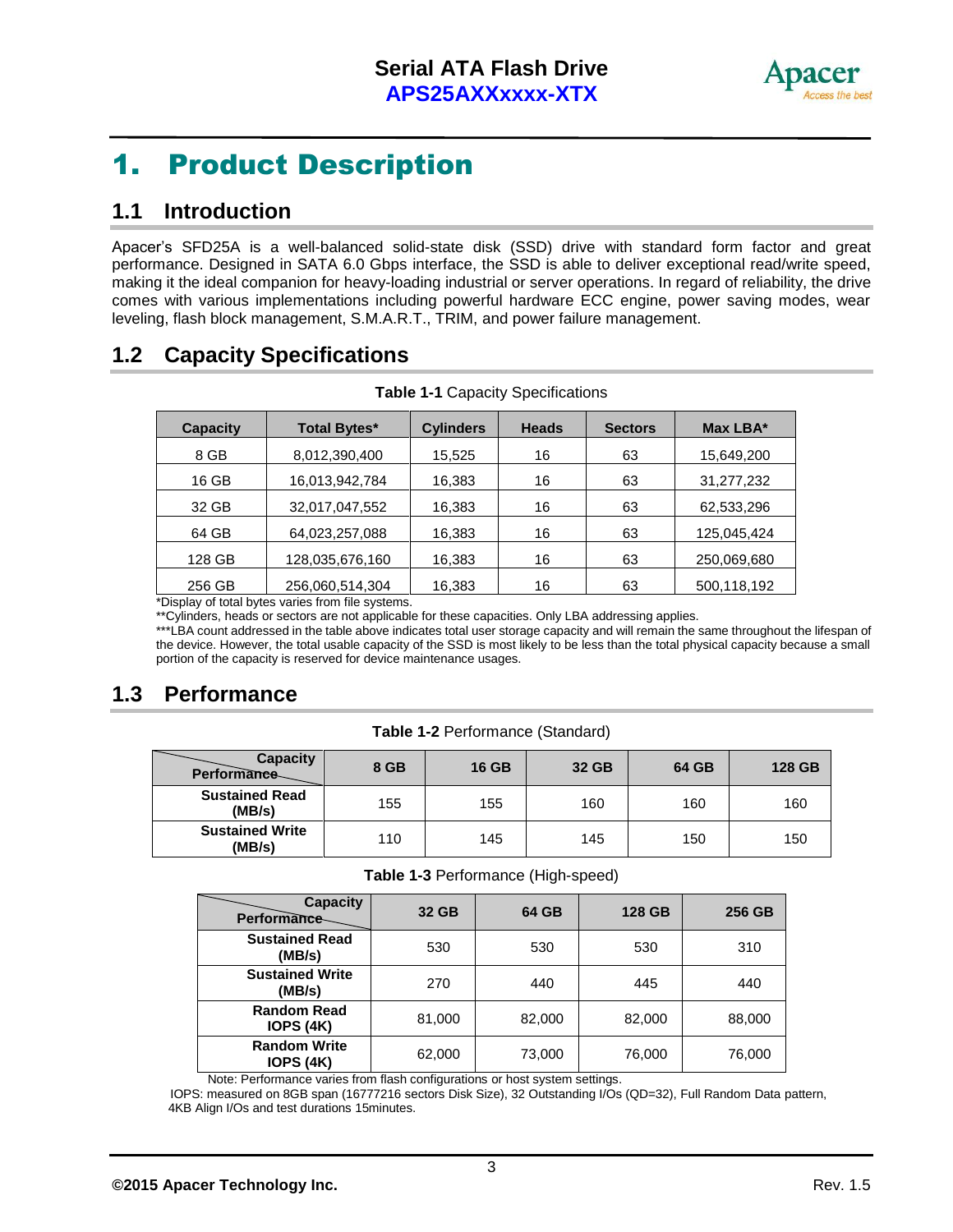

#### **1.4 Pin Assignments**

Table 1-4 describes the SFD signal segment, and Table1-5, power segment.





| <b>Pin</b>     | Type       | <b>Description</b>      | Pin            | <b>Signal/Description</b> |
|----------------|------------|-------------------------|----------------|---------------------------|
| S <sub>1</sub> | GND.       |                         | P <sub>1</sub> | Unused (3.3V)             |
| S <sub>2</sub> | <b>RxP</b> | + Differential Receive  | P <sub>2</sub> | Unused (3.3V)             |
| S <sub>3</sub> | <b>RxN</b> | - Differential Receive  | P <sub>3</sub> | Unused or Device Slee     |
| S <sub>4</sub> | GND.       |                         | P <sub>4</sub> | Ground                    |
| S <sub>5</sub> | <b>TxN</b> | - Differential Transmit | P <sub>5</sub> | Ground                    |
| S <sub>6</sub> | TxP        | + Differential Transmit | P <sub>6</sub> | Ground                    |
| S7             | <b>GND</b> |                         | P7             | 5V                        |

**Table 1-4** Signal Segment **Table 1-5** Power Segment

| Pin             | <b>Signal/Description</b> |
|-----------------|---------------------------|
| P1              | Unused (3.3V)             |
| P <sub>2</sub>  | Unused (3.3V)             |
| P3              | Unused or Device Sleep*   |
| P <sub>4</sub>  | Ground                    |
| P <sub>5</sub>  | Ground                    |
| P6              | Ground                    |
| P7              | 5V                        |
| P8              | 5V                        |
| P9              | 5V                        |
| P <sub>10</sub> | Ground                    |
| P <sub>11</sub> | <b>DAS</b>                |
| P12             | Ground                    |
| P <sub>13</sub> | Unused (12V)              |
| P <sub>14</sub> | Unused (12V)              |
| P15             | Unused (12V)              |

\*P3 can be configured as Device Sleep trigger by option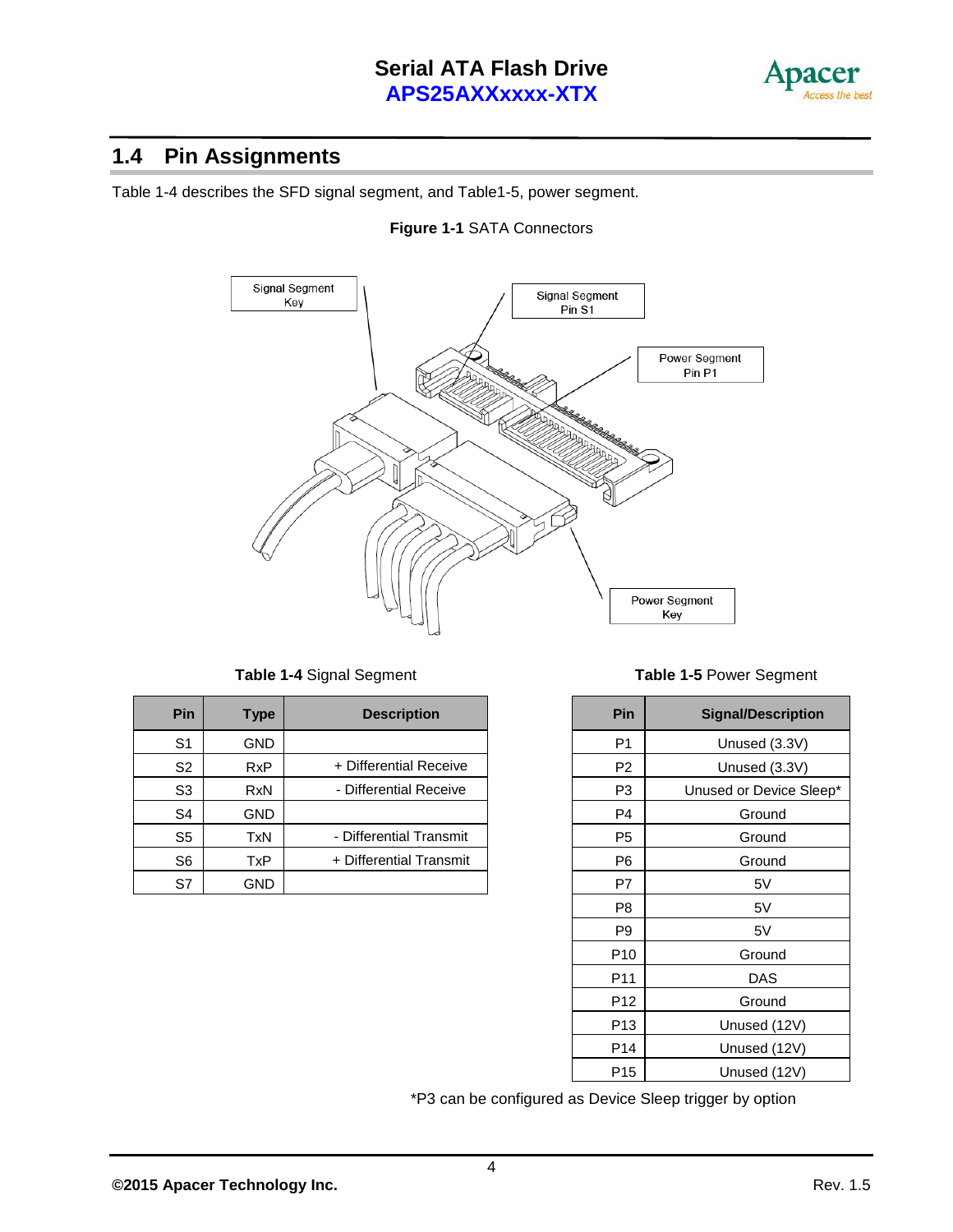



**Figure 1-3** SATA Cable/Connector Connection Diagram

The connector on the left represents the Host with TX/RX differential pairs connected to a cable. The connector on the right shows the Device with TX/RX differential pairs also connected to the cable. Notice also the ground path connecting the shielding of the cable to the Cable Receptacle.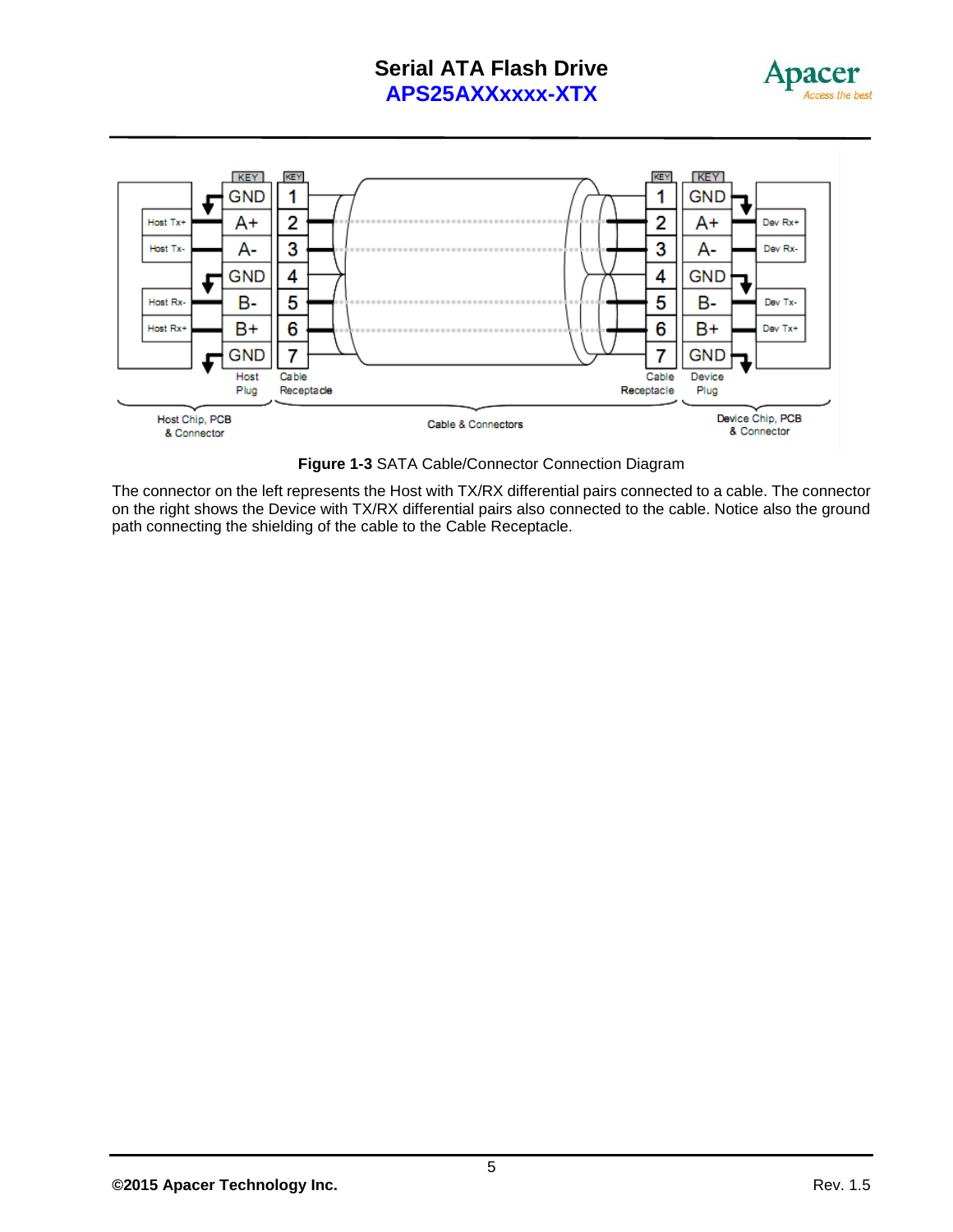

## 2. Software Interface

#### **2.1 Command Set**

Table 2-1 summarizes the ATA commands supported by SFD25A.

| <b>Code</b>      | <b>Command</b>                      | Code             | <b>Command</b>                   |
|------------------|-------------------------------------|------------------|----------------------------------|
| E <sub>5h</sub>  | <b>Check Power Mode</b>             | F6h              | <b>Security Disable Password</b> |
| 90h              | <b>Execute Diagnostics</b>          | F <sub>3h</sub>  | <b>Security Erase Prepare</b>    |
| E7h              | <b>Flush Cache</b>                  | F4h              | Security Erase Unit              |
| ECh              | <b>Identify Device</b>              | F <sub>5</sub> h | Security Freeze Lock             |
| E3h              | Idle                                | <u>F1h</u>       | <b>Security Set Password</b>     |
| E1h              | Idle Immediate                      | F <sub>2</sub> h | <b>Security Unlock</b>           |
| 91h              | <b>Initialize Device Parameters</b> | <u>7Xh</u>       | <b>Seek</b>                      |
| C <sub>8h</sub>  | Read DMA                            | EFh              | <b>Set Features</b>              |
| 25h              | Read DMA EXT                        | C6h              | Set Multiple Mode                |
| 60h              | <b>Read FPDMA Queued</b>            | E6h              | Sleep                            |
| 47h              | Read Log DMA EXT                    | B0h              | S.M.A.R.T.                       |
| 2Fh              | Read Log EXT                        | E2h              | Standby                          |
| C <sub>4</sub> h | Read Multiple                       | E <sub>0</sub> h | Standby Immediate                |
| <u>20 or 21h</u> | Read Sector(s)                      | CAh              | <b>Write DMA</b>                 |
| 40 or 41h        | <b>Read Verify Sector(s)</b>        | 35h              | Write DMA EXT                    |
| 10 <sub>h</sub>  | <b>Recalibrate</b>                  | 61h              | <b>Write FPDMA Queued</b>        |
| 57h              | Write Log DMA EXT                   | 3Fh              | Write Log EXT                    |
| C5h              | <b>Write Multiple</b>               | 30h or 31h       | Write Sector(s)                  |

**Table 2-1:** Command Set

### **2.2 S.M.A.R.T.**

S.M.A.R.T. is an abbreviation for Self-Monitoring, Analysis and Reporting Technology, a self-monitoring system that provides indicators of drive health as well as potential disk problems. It serves as a warning for users from unscheduled downtime by monitoring and displaying critical drive information. Ideally, this should allow taking proactive actions to prevent drive failure and make use of S.M.A.R.T. information for future product development reference.

Apacer devices use the standard SMART command B0h to read data out from the drive to activate our S.M.A.R.T. feature that complies with the ATA/ATAPI specifications. S.M.A.R.T. Attribute IDs shall include initial bad block count, total later bad block count, maximum erase count, average erase count, power on hours and power cycle. When the S.M.A.R.T. Utility running on the host, it analyzes and reports the disk status to the host before the device reaches in critical condition.

Note: attribute IDs may vary from product models due to various solution design and supporting capabilities.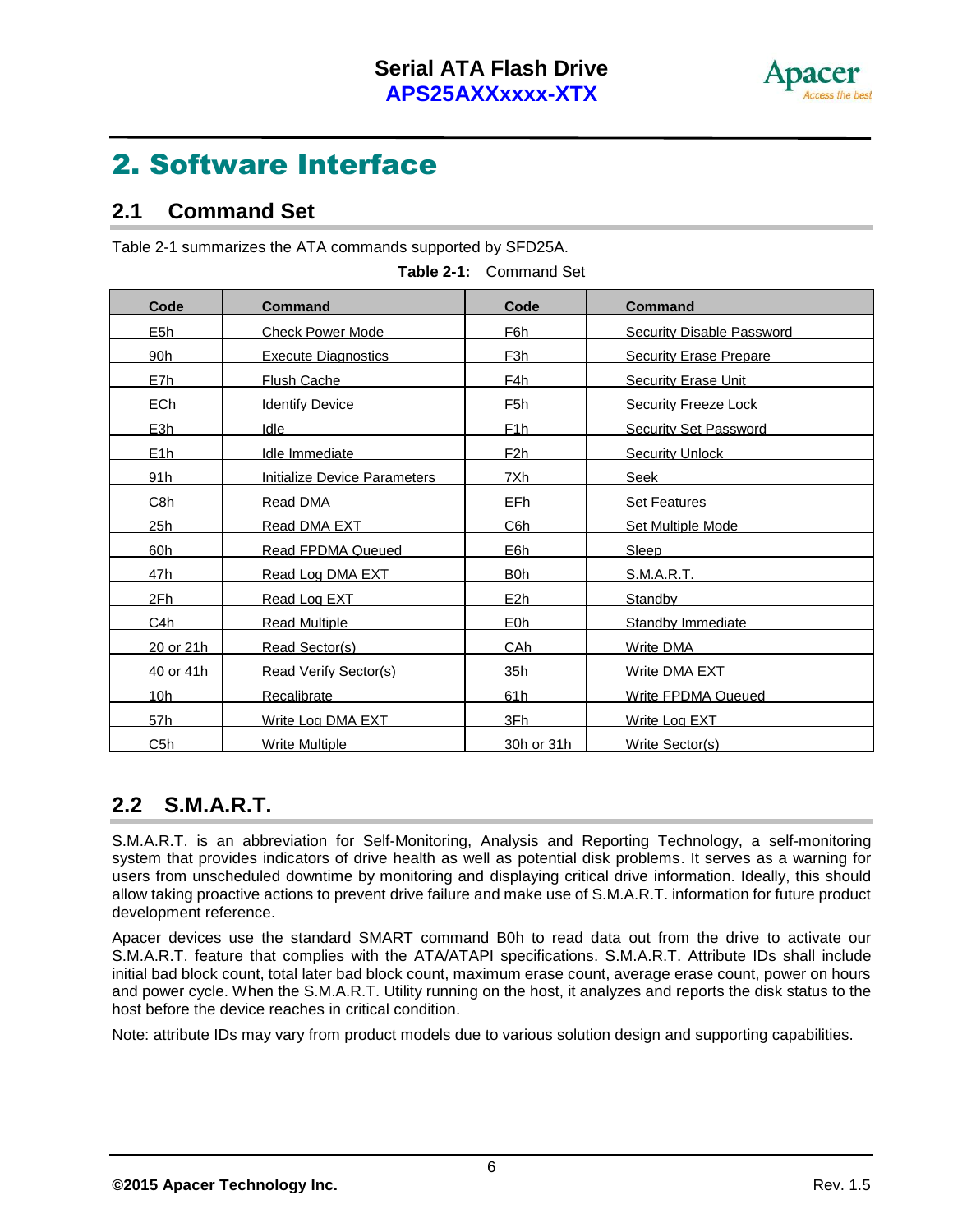

Apacer memory products come with S.M.A.R.T. commands and subcommands for users to obtain information of drive status and to predict potential drive failures. Users can take advantage of the following commands/subcommands to monitor the health of the drive.

| Code             | <b>SMART Subcommand</b>           |
|------------------|-----------------------------------|
| D <sub>0</sub> h | <b>READ DATA</b>                  |
| D <sub>1</sub> h | READ ATTRIBUTE THRESHOLDS         |
| D <sub>2</sub> h | Enable/Disable Attribute Autosave |
| D <sub>4</sub> h | <b>Execute Off-line Immediate</b> |
| D <sub>5</sub> h | Read Log (optional)               |
| D <sub>6</sub> h | Write Log (optional)              |
| D <sub>8</sub> h | <b>Enable Operations</b>          |
| D <sub>9</sub> h | Disable operations                |
| Dah              | <b>Return Status</b>              |

#### **General SMART attribute structure**

| <b>Byte</b> | <b>Description</b> |
|-------------|--------------------|
|             | ID (Hex)           |
| $1 - 2$     | Status flag        |
| 3           | Value              |
|             | Worst              |
| $5 - 11$    | Raw Data           |
|             | $*Rvta 5.1$ SR     |

'Byte 5: LSB

#### **SMART attribute ID list**

| ID (Hex)   | <b>Attribute Name</b>              |
|------------|------------------------------------|
| 9(0x09)    | Power-on hours                     |
| 12 (0x0C)  | Power cycle count                  |
| 163 (0xA3) | Max. erase count                   |
| 164 (0xA4) | Avg. erase count                   |
| 166 (0xA6) | Total later bad block count        |
| 167 (0xA7) | SSD Protect Mode (vendor specific) |
| 168 (0xA8) | <b>SATA PHY Error Count</b>        |
| 175 (0xAF) | <b>Bad Cluster Table Count</b>     |
| 192 (0xC0) | <b>Unexpected Power Loss Count</b> |
| 194 (0xC2) | Temperature                        |
| 241 (0xF1) | Total sectors of write             |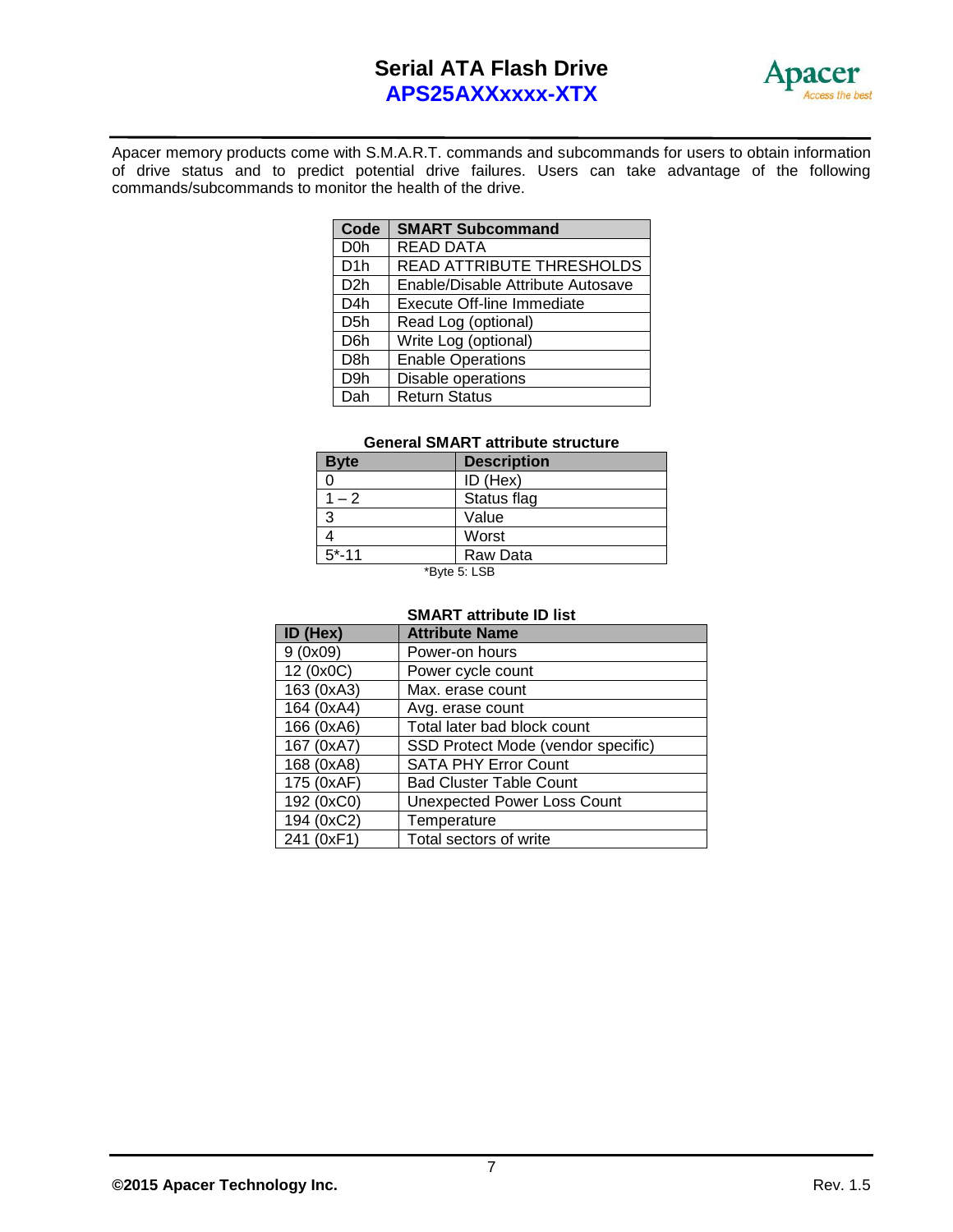

### 3. Flash Management

#### **3.1 Error Correction/Detection**

SFD25A implements a hardware ECC scheme, based on the BCH algorithm. It can detect and correct up to 40 bits error in 1K bytes.

#### **3.2 Bad Block Management**

Current production technology is unable to guarantee total reliability of NAND flash memory array. When a flash memory device leaves factory, it comes with a minimal number of initial bad blocks during production or out-of-factory as there is no currently known technology that produce flash chips free of bad blocks. In addition, bad blocks may develop during program/erase cycles. When host performs program/erase command on a block, bad block may appear in Status Register. Since bad blocks are inevitable, the solution is to keep them in control. Apacer flash devices are programmed with ECC, block mapping technique and S.M.A.R.T to reduce invalidity or error. Once bad blocks are detected, data in those blocks will be transferred to free blocks and error will be corrected by designated algorithms.

#### **3.3 Wear Leveling**

Flash memory devices differ from Hard Disk Drives (HDDs) in terms of how blocks are utilized. For HDDs, when a change is made to stored data, like erase or update, the controller mechanism on HDDs will perform overwrites on blocks. Unlike HDDs, flash blocks cannot be overwritten and each P/E cycle wears down the lifespan of blocks gradually. Repeatedly program/erase cycles performed on the same memory cells will eventually cause some blocks to age faster than others. This would bring flash storages to their end of service term sooner. Wear leveling is an important mechanism that level out the wearing of blocks so that the wearing-down of blocks can be almost evenly distributed. This will increase the lifespan of SSDs. Commonly used wear leveling types are Static and Dynamic.

#### **3.4 Power Failure Management**

Power Failure Management plays a crucial role when experiencing unstable power supply. Power disruption may occur when users are storing data into the SSD. In this urgent situation, the controller would run multiple write-to-flash cycles to store the metadata for later block rebuilding. This urgent operation requires about several milliseconds to get it done. At the next power up, the firmware will perform a status tracking to retrieve the mapping table and resume previously programmed NAND blocks to check if there is any incompleteness of transmission.

Note: The controller unit of this product model is designed with a DRAM as a write cache for improved performance and data efficiency. Though unlikely to happen in most cases, the data cached in the volatile DRAM might be potentially affected if a sudden power loss takes place before the cached data is flushed into non-volatile NAND flash memory.

### **3.5 ATA Secure Erase**

ATA Secure Erase is an ATA disk purging command currently embedded in most of the storage drives. Defined in ATA specifications, (ATA) Secure Erase is part of Security Feature Set that allows storage drives to erase all user data areas. The erase process usually runs on the firmware level as most of the ATA-based storage media currently in the market are built-in with this command. ATA Secure Erase can securely wipe out the user data in the drive and protects it from malicious attack.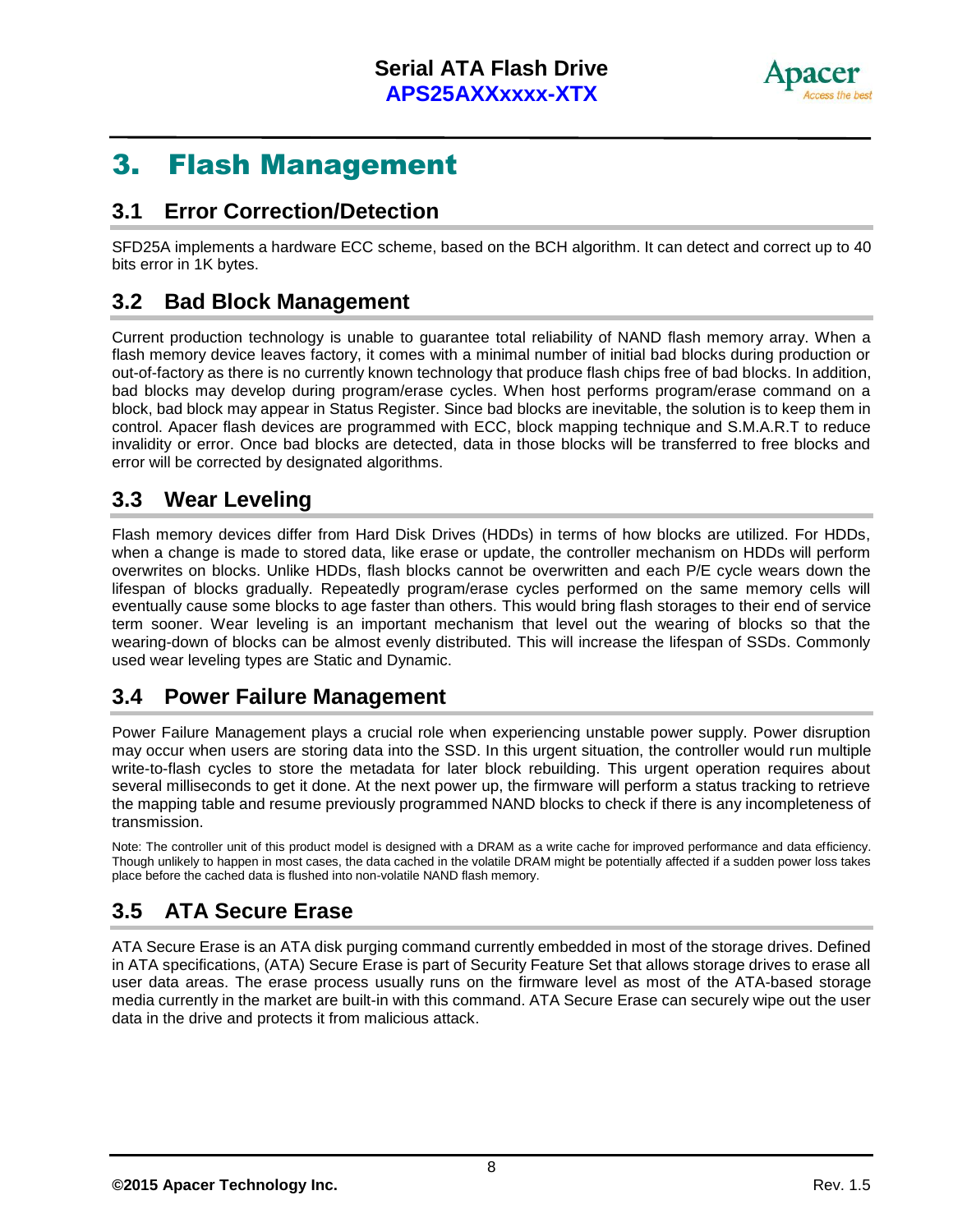

#### **3.6 TRIM**

TRIM is a SATA command that helps improve the read/write performance and efficiency of solid-state drives (SSD). The command enables the host operating system to inform SSD controller which blocks contain invalid data, mostly because of the erase commands from host. The invalid will be discarded permanently and the SSD will retain more space for itself.

#### **3.7 SATA Power Management**

By complying with SATA 6.0 Gb/s specifications, the SSD supports the following SATA power saving modes:

- ACTIVE: PHY ready, full power, Tx & Rx operational
- PARTIAL: Reduces power, resumes in under 10 [µs](http://en.wikipedia.org/wiki/Mu_(letter)) (microseconds)
- SLUMBER: Reduces power, resumes in under 10 ms (milliseconds)
- **•** HIPM: Host-Initiated Power Management
- **DIPM: Device-Initiated Power Management**
- AUTO-SLUMBER: Automatic transition from partial to slumber.
- Device Sleep (DevSleep or DEVSLP): PHY powered down; power consumption  $\leq$  5 mW; host assertion time  $\leq 10$  ms; exit timeout from this state  $\leq 20$  ms (unless specified otherwise in SATA Identify Device Log).

Note:

- 1. The behaviors of power management features would depend on host/device settings.
- 2. Device Sleep mode is optional, depending on product ordering selections.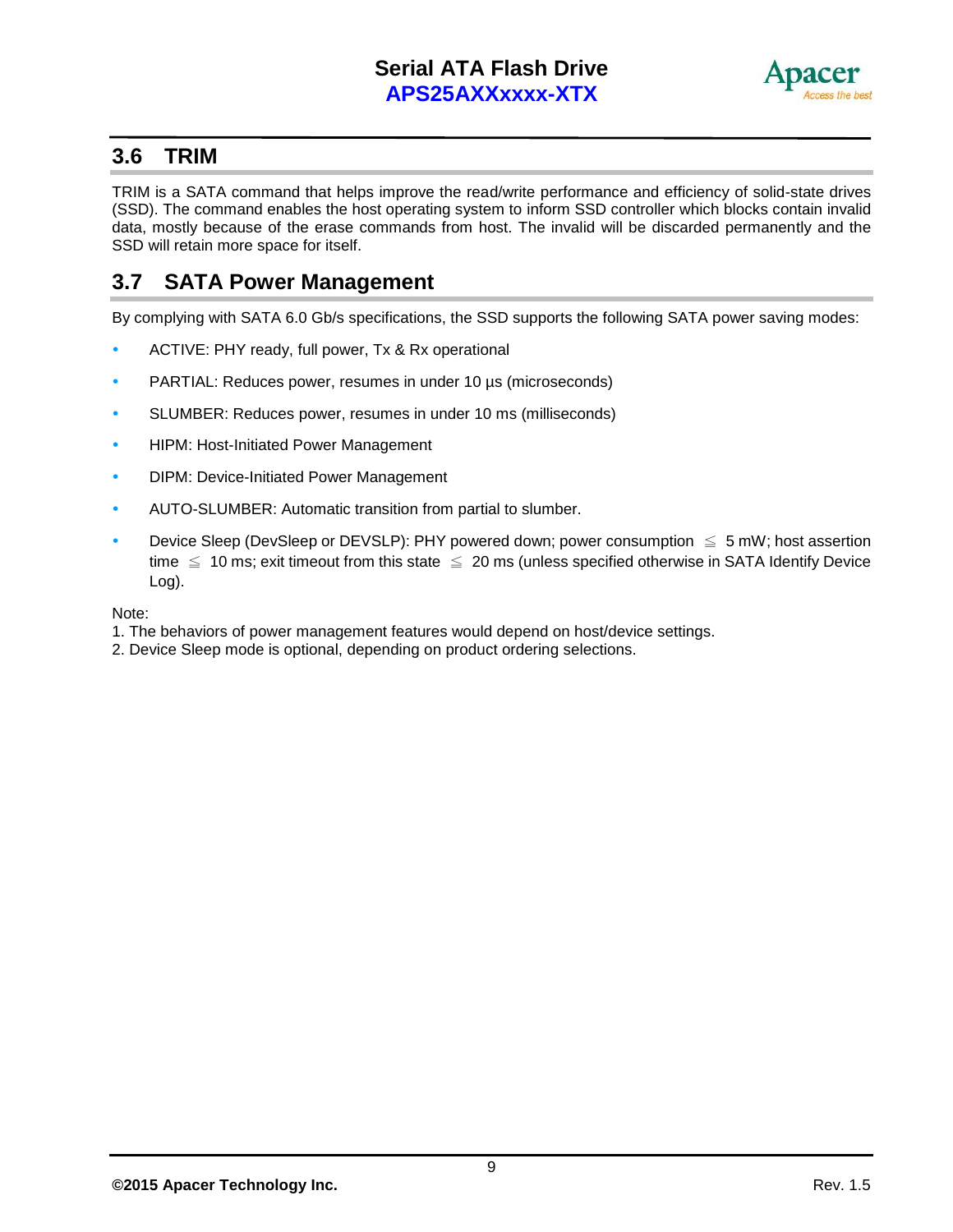

## 4. Reliability Specifications

#### **4.1 Environmental**

SFD25A environmental specifications follow MIL-STD-810F, as indicated in the following table.

| <b>Environment</b> | <b>Specifications</b>                                                                       |
|--------------------|---------------------------------------------------------------------------------------------|
|                    | 0°C to 70°C (Operating) / -40°C to 85°C (extended)                                          |
| Temperature        | -40°C to 100°C (Non-operating)                                                              |
| Humidity           | RH 90% under 40°C                                                                           |
| Vibration          | Non-operating: Sine wave, 15(G), 10~2000(Hz),<br>Operating: Random, 7.69(Grms), 20~2000(Hz) |
| Shock              | Non-operating: Acceleration, 1,500 G, 0.5 ms<br>Operating: Peak acceleration, 50 G, 11 ms   |

**Table 4-1** SFD25A Environmental Specifications

#### **4.2 Mean Time Between Failures (MTBF)**

Mean Time Between Failures (MTBF) is predicted based on reliability data for the individual components in SFD drive. The prediction result for the SFD25A is more than 2,000,000 hours.

Notes about the MTBF:

The MTBF is predicated and calculated based on "Telcordia Technologies Special Report, SR-332, Issue 2" method.

### **4.3 Certification and Compliance**

SFD25A complies with the following standards:

- $\bullet$  CE
- FCC
- RoHS
- MIL-STD-810F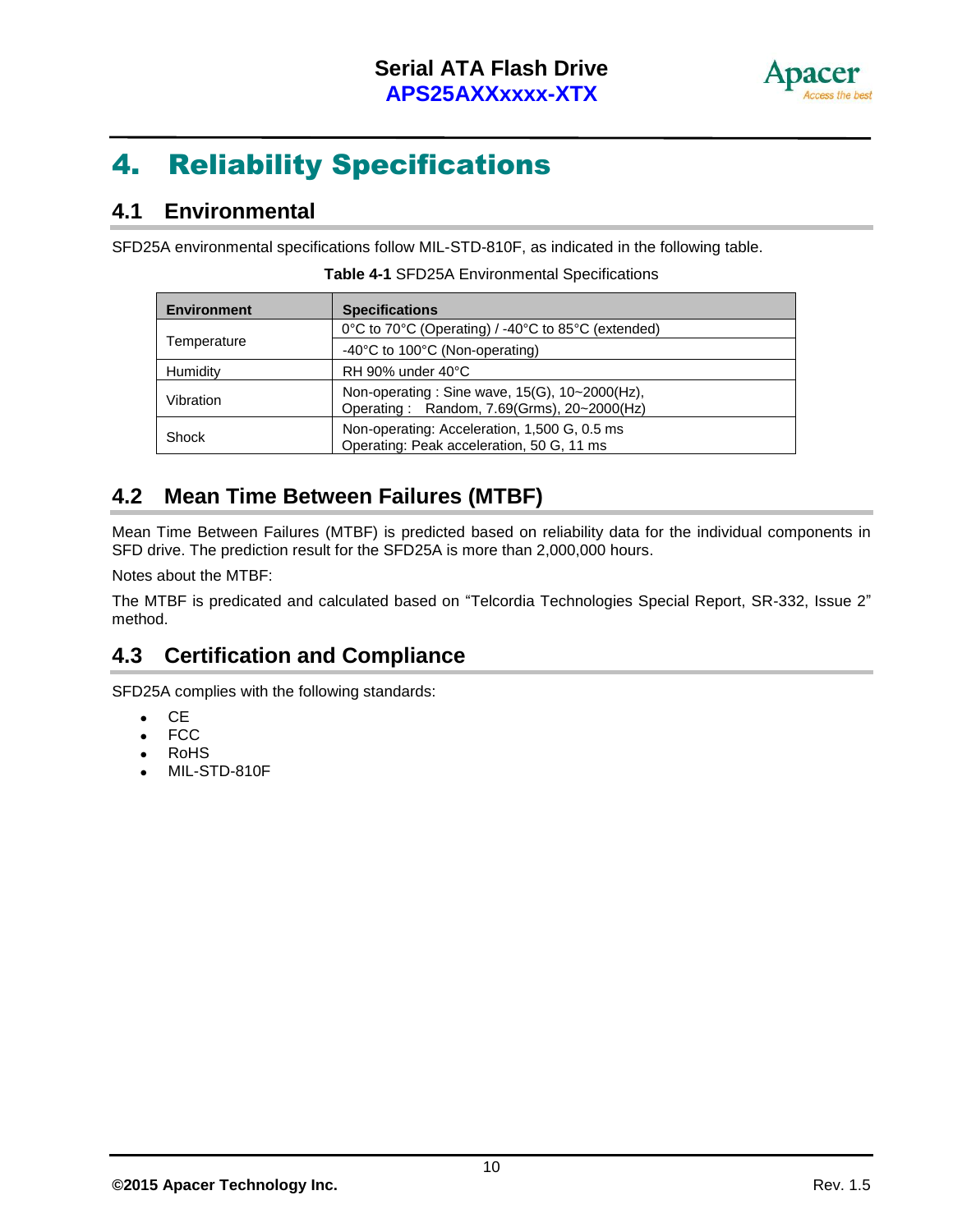

## 5. Electrical Characteristics

#### **5.1 Operating Voltage**

Table 5-1 lists the supply voltage for SFD25A.

| Table 5-1 SFD25A Operating Voltage |
|------------------------------------|
|------------------------------------|

| <b>Parameter</b> | <b>Conditions</b>          |
|------------------|----------------------------|
| Supply voltage   | $5V \pm 5\%$ (4.75-5.25 V) |

### **5.2 Power Consumption**

| Table 5-2 Power Consumption (Standard) |  |
|----------------------------------------|--|
|----------------------------------------|--|

| <b>Capacity</b><br>Mode | 8 GB | <b>16 GB</b> | 32 GB | 64 GB | 128 GB |
|-------------------------|------|--------------|-------|-------|--------|
| Active (mA)             | 220  | 275          | 275   | 275   | 275    |
| Idle (mA)               | 100  | 100          | 100   | 100   | 105    |

#### **Table 5-2** Power Consumption (High-speed)

| <b>Capacity</b><br><b>Mode</b> | 32 GB | 64 GB | 128 GB | 256 GB |
|--------------------------------|-------|-------|--------|--------|
| Active (mA)                    | 320   | 460   | 470    | 500    |
| Idle (mA)                      | 95    | 95    | 95     | 65     |

Note: Power consumptions may vary depending on settings and platforms.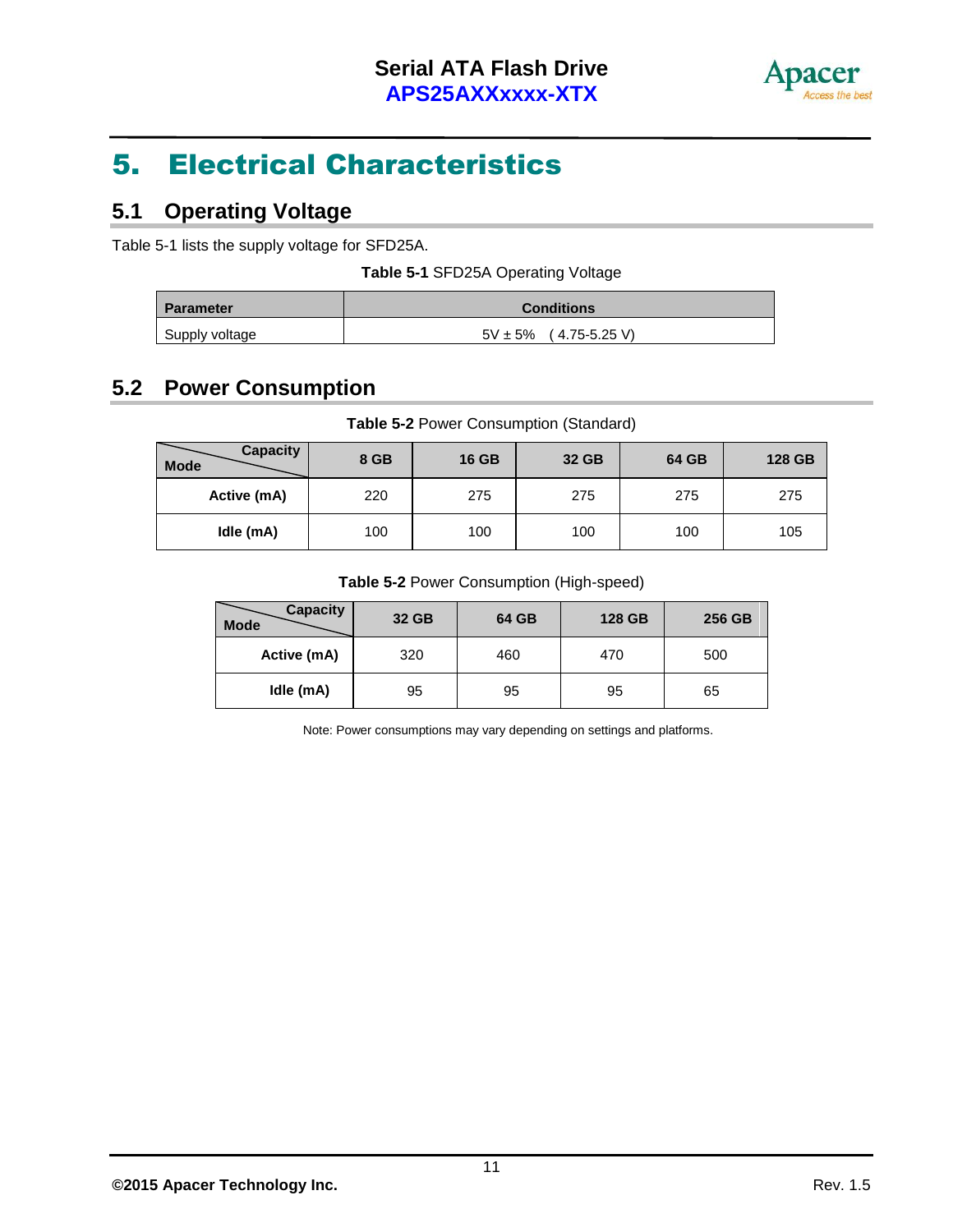

## 6. Mechanical Specifications

### **6.1 7mm Type Dimensions**



Tolerance:  $\pm 0.2$ 

**Figure 6-1** SFD25A with 7mm Housing Physical Dimensions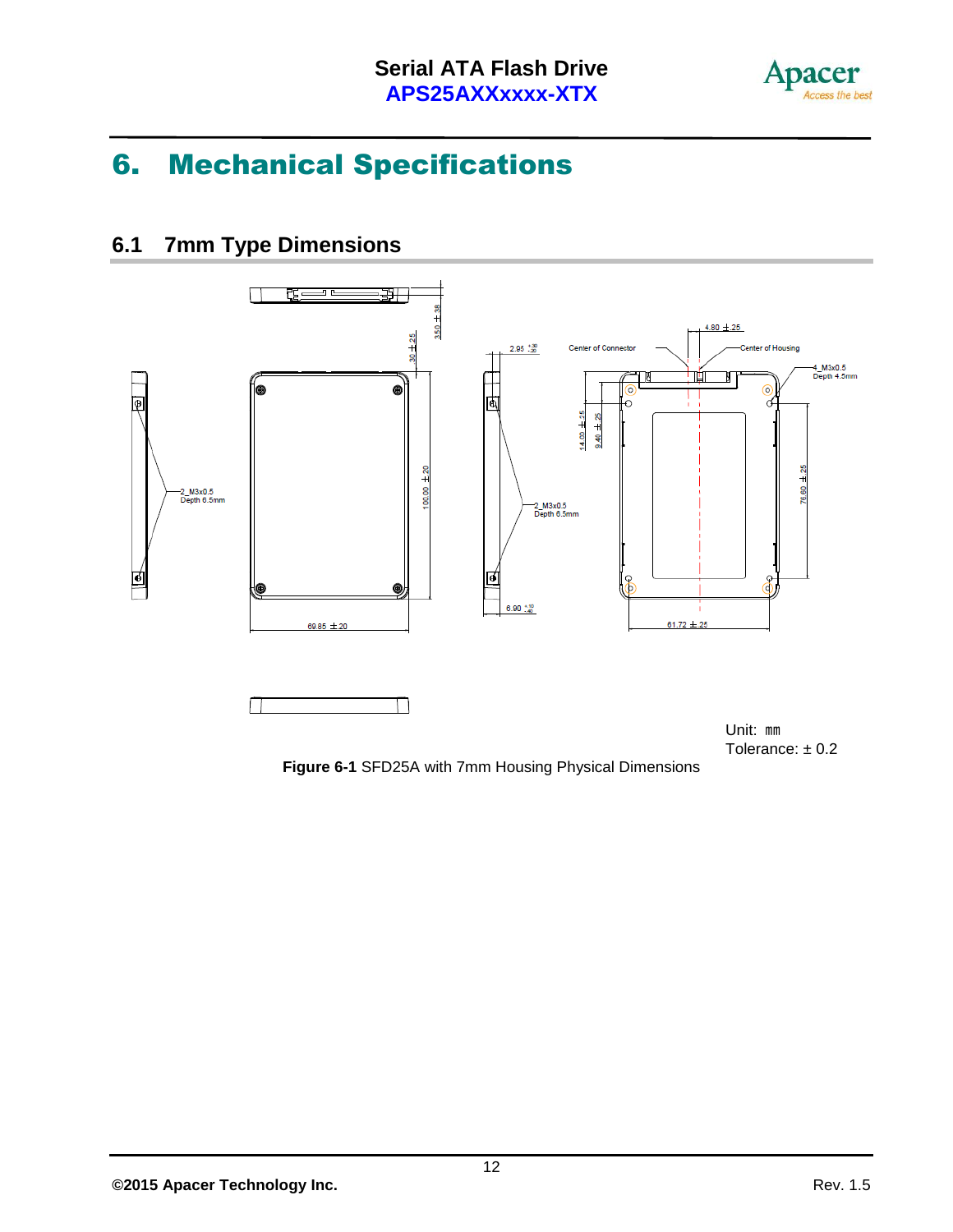



**6.2 9. 5mm Type Dimensions**

Unit: ㎜ Tolerance:  $\pm$  0.2

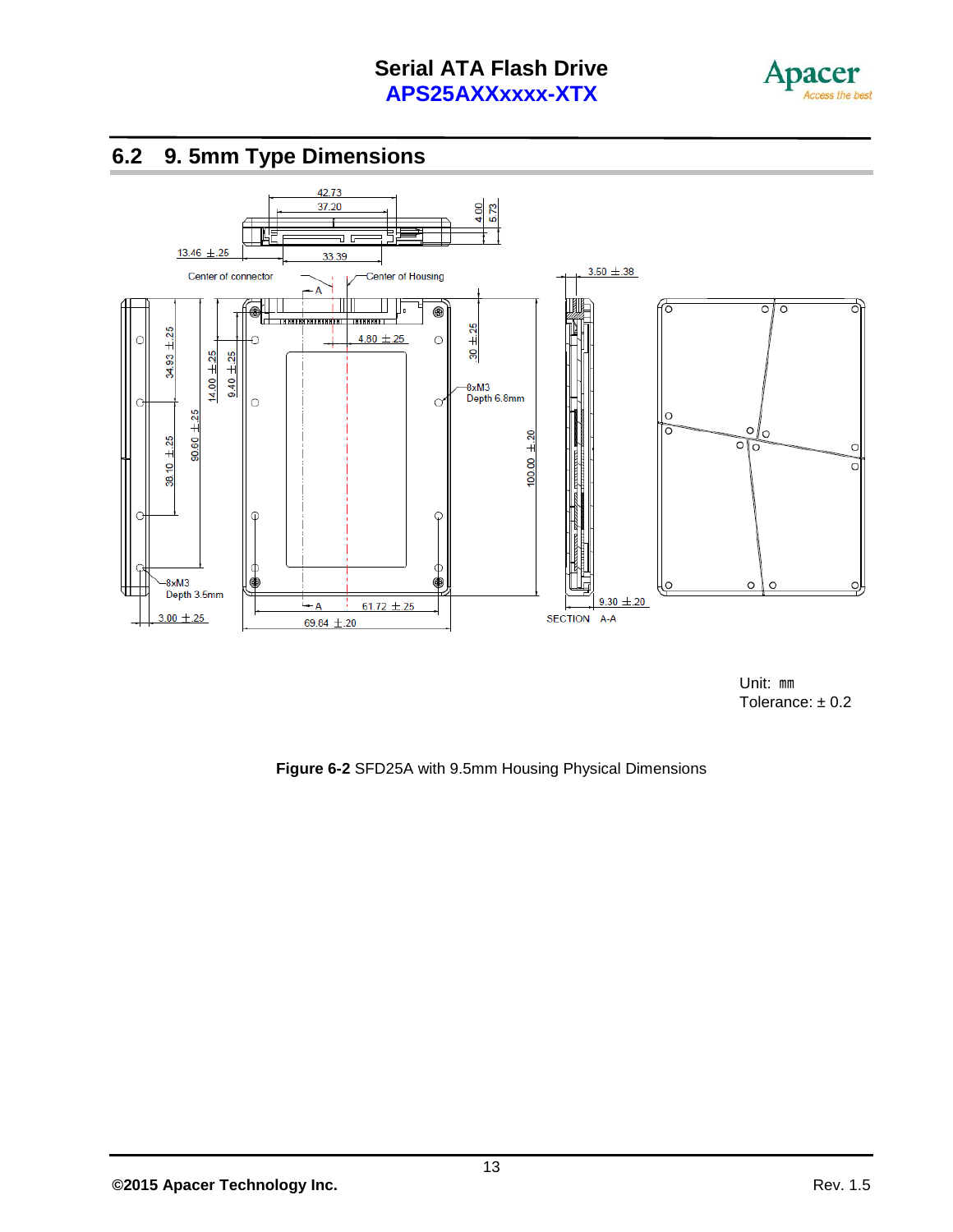

### 7. Product Ordering Information

### **7.1 Product Code Designation**

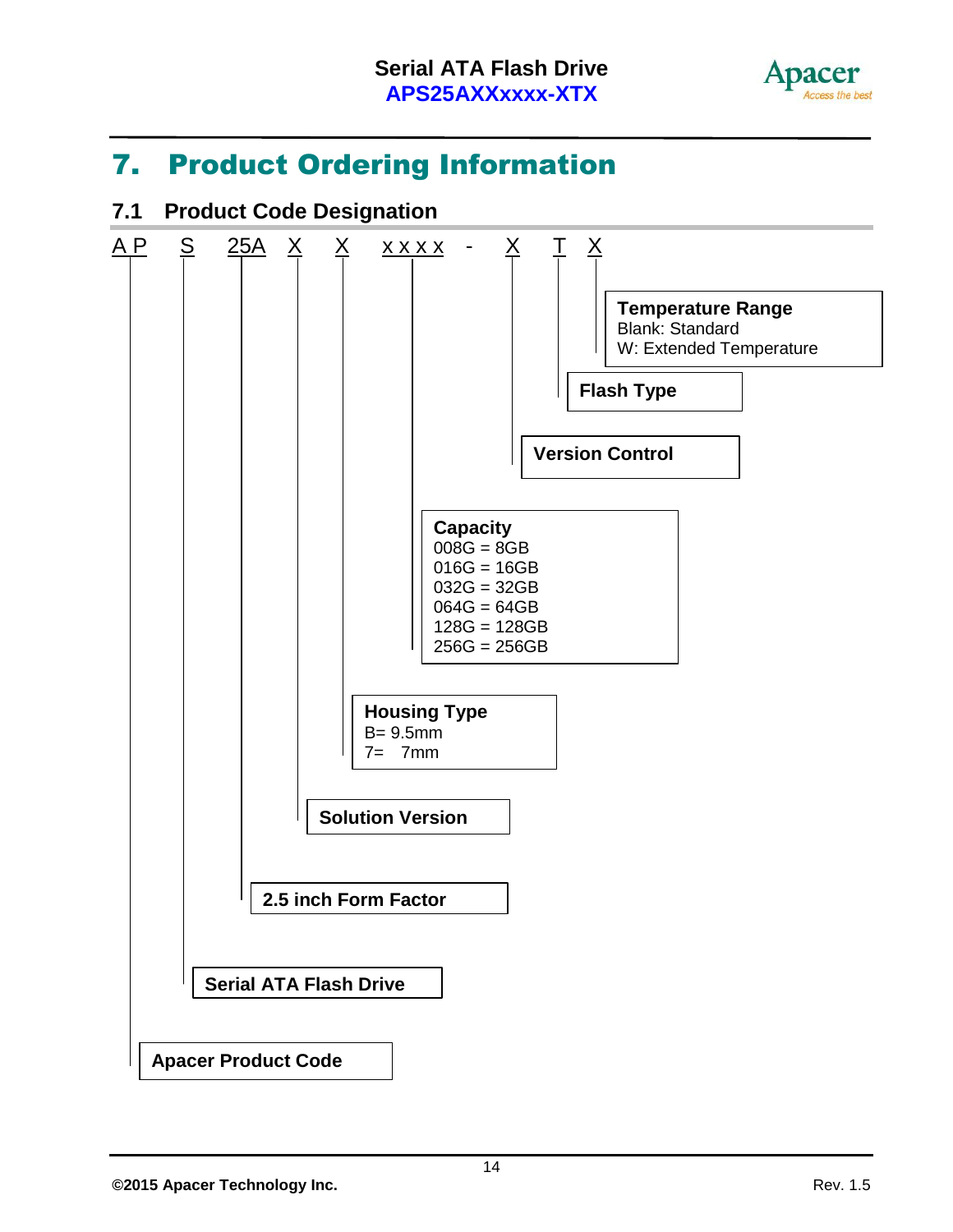

#### **7.2 Valid Combination**

#### **A. Standard Speed**

**7.2.1 9.5mm Metal Housing / Operating Temperature (0°C ~ 70°C)**

| Capacity | <b>NO DEVSLP</b> | <b>DEVSLP</b>   |
|----------|------------------|-----------------|
| 8 GB     | APS25ABB008G-AT  | APS25ABB008G-BT |
| 16GB     | APS25ABB016G-AT  | APS25ABB016G-BT |
| 32GB     | APS25ABB032G-AT  | APS25ABB032G-BT |
| 64GB     | APS25ABB064G-AT  | APS25ABB064G-BT |
| 128GB    | APS25ABB128G-AT  | APS25ABB128G-BT |

**7.2.2 9.5mm Metal Housing / Operating Temperature (-40°C ~ 85°C)**

| <b>Capacity</b> | <b>NO DEVSLP</b> | <b>DEVSLP</b>    |
|-----------------|------------------|------------------|
| 8 GB            | APS25ABB008G-ATW | APS25ABB008G-BTW |
| 16GB            | APS25ABB016G-ATW | APS25ABB016G-BTW |
| 32GB            | APS25ABB032G-ATW | APS25ABB032G-BTW |
| 64GB            | APS25ABB064G-ATW | APS25ABB064G-BTW |
| 128GB           | APS25ABB128G-ATW | APS25ABB128G-BTW |

**7.2.3 7mm Housing / Operating Temperature (0°C ~ 70°C)**

| <b>Capacity</b> | <b>NO DEVSLP</b>       | <b>DEVSLP</b>          |
|-----------------|------------------------|------------------------|
| 8 GB            | <b>APS25AB7008G-AT</b> | <b>APS25AB7008G-BT</b> |
| 16GB            | <b>APS25AB7016G-AT</b> | <b>APS25AB7016G-BT</b> |
| 32GB            | APS25AB7032G-AT        | <b>APS25AB7032G-BT</b> |
| 64GB            | APS25AB7064G-AT        | <b>APS25AB7064G-BT</b> |
| 128GB           | <b>APS25AB7128G-AT</b> | <b>APS25AB7128G-BT</b> |

**7.2.4 7mm Housing / Operating Temperature (-40°C ~ 85°C)**

| <b>Capacity</b> | <b>NO DEVSLP</b> | <b>DEVSLP</b>    |
|-----------------|------------------|------------------|
| 8 GB            | APS25AB7008G-ATW | APS25AB7008G-BTW |
| 16GB            | APS25AB7016G-ATW | APS25AB7016G-BTW |
| 32GB            | APS25AB7032G-ATW | APS25AB7032G-BTW |
| 64GB            | APS25AB7064G-ATW | APS25AB7064G-BTW |
| 128GB           | APS25AB7128G-ATW | APS25AB7128G-BTW |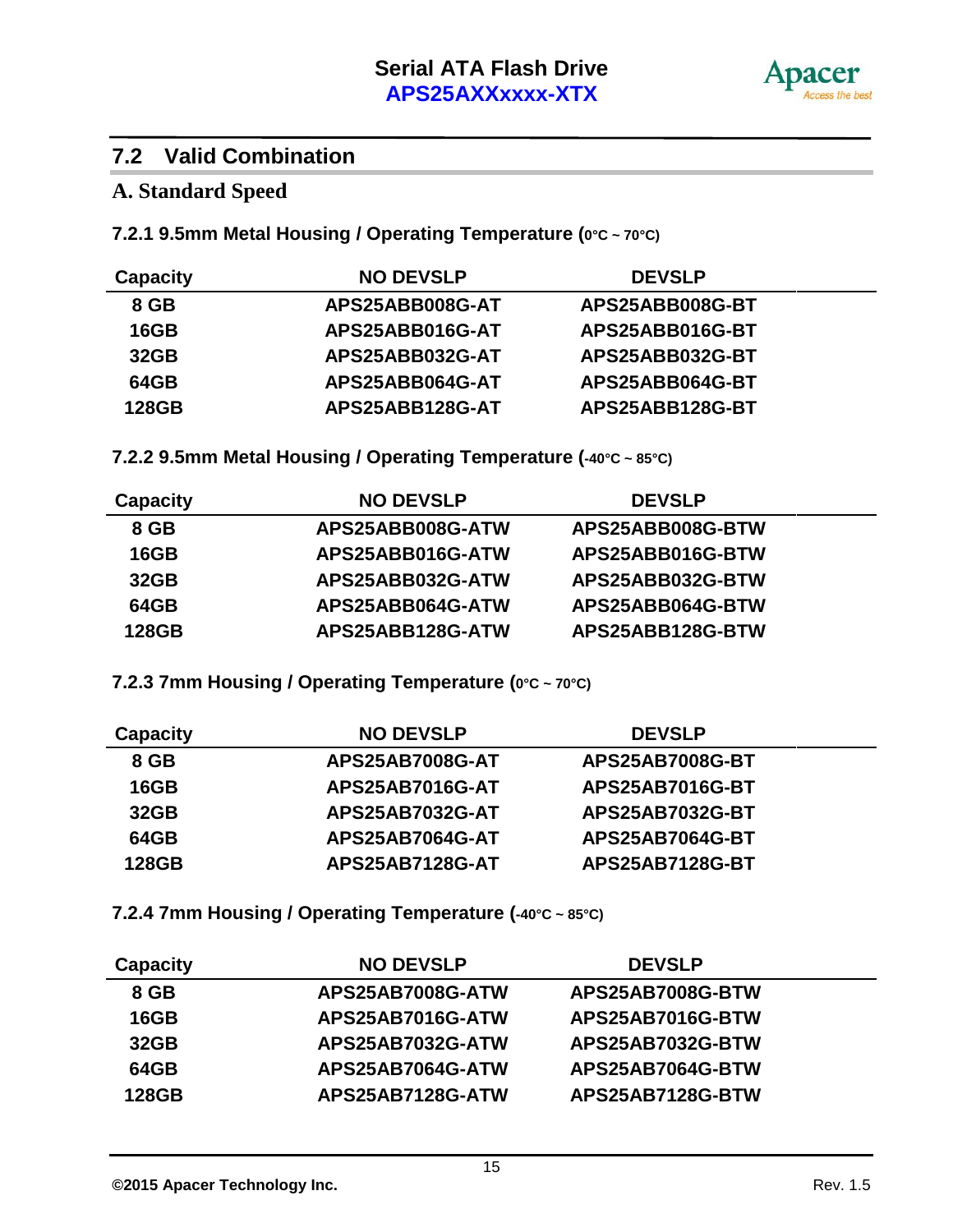

### **B. High Speed**

**7.2.5 9.5mm Metal Housing / Operating Temperature (0°C ~ 70°C)**

| <b>Capacity</b> | <b>NO DEVSLP</b>        | <b>DEVSLP</b>    |
|-----------------|-------------------------|------------------|
| 32GB            | APS25A7B032G-3AT        | APS25A7B032G-3BT |
| 64GB            | <b>APS25A7B064G-3AT</b> | APS25A7B064G-3BT |
| 128GB           | APS25A7B128G-3AT        | APS25A7B128G-3BT |
| 256GB           | APS25A7B256G-3AT        | APS25A7B256G-3BT |

**7.2.6 9.5mm Metal Housing / Operating Temperature (-40°C ~ 85°C)**

| Capacity | <b>NO DEVSLP</b>  | <b>DEVSLP</b>     |
|----------|-------------------|-------------------|
| 32GB     | APS25A7B032G-3ATW | APS25A7B032G-3BTW |
| 64GB     | APS25A7B064G-3ATW | APS25A7B064G-3BTW |
| 128GB    | APS25A7B128G-3ATW | APS25A7B128G-3BTW |
| 256GB    | APS25A7B256G-3ATW | APS25A7B256G-3BTW |

**7.2.7 7mm Housing / Operating Temperature (0°C ~ 70°C)**

| Capacity | <b>NO DEVSLP</b> | <b>DEVSLP</b>    |  |
|----------|------------------|------------------|--|
| 32GB     | APS25A77032G-3AT | APS25A77032G-3BT |  |
| 64GB     | APS25A77064G-3AT | APS25A77064G-3BT |  |
| 128GB    | APS25A77128G-3AT | APS25A77128G-3BT |  |
| 256GB    | APS25A77256G-3AT | APS25A77256G-3BT |  |

**7.2.8 7mm Housing / Operating Temperature (-40°C ~ 85°C)**

| <b>Capacity</b> | <b>NO DEVSLP</b>  | <b>DEVSLP</b>     |
|-----------------|-------------------|-------------------|
| 32GB            | APS25A77032G-3ATW | APS25A77032G-3BTW |
| 64GB            | APS25A77064G-3ATW | APS25A77064G-3BTW |
| 128GB           | APS25A77128G-3ATW | APS25A77128G-3BTW |
| 256GB           | APS25A77256G-3ATW | APS25A77256G-3BTW |

**Note:** Please consult with Apacer sales representatives for availabilities.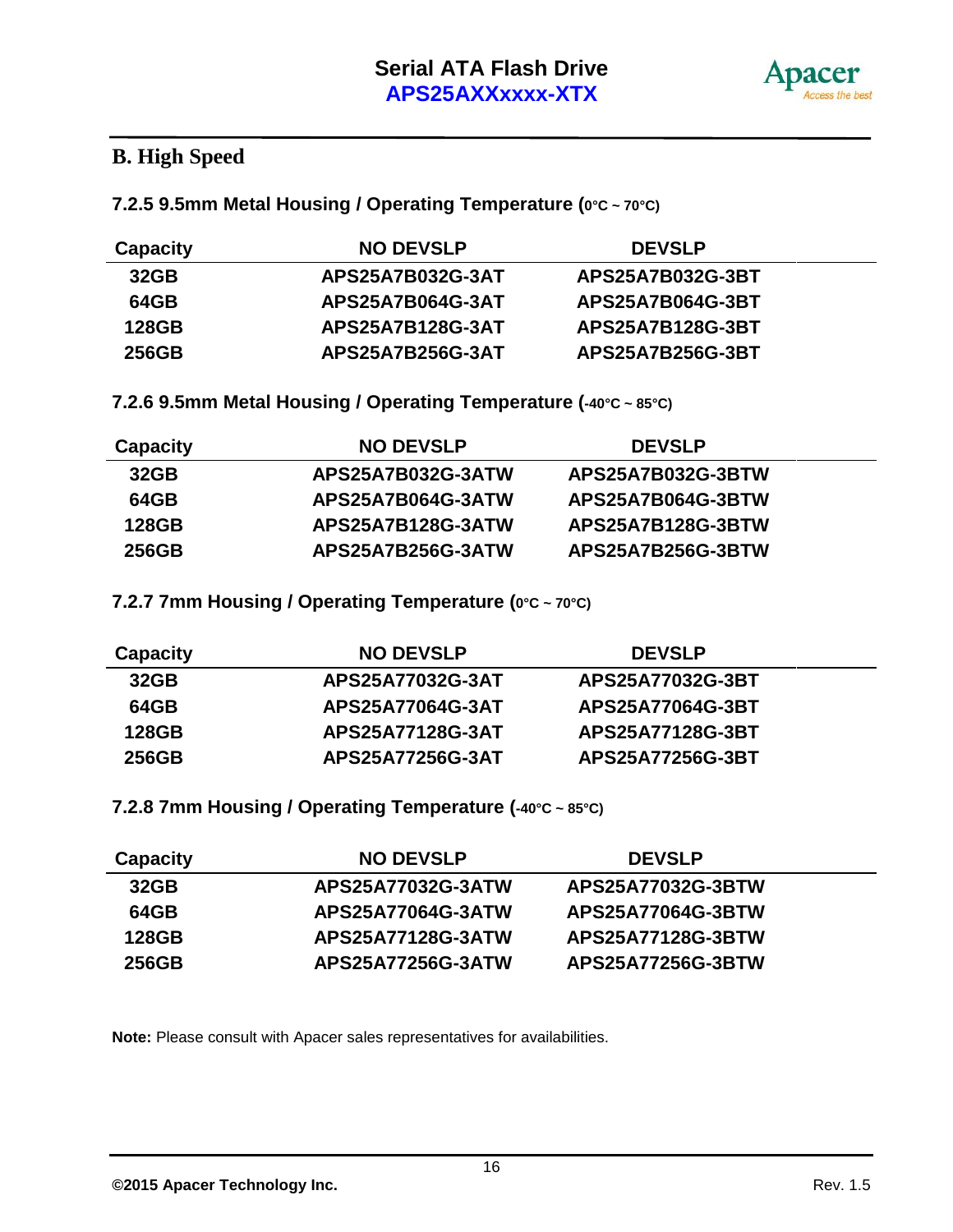

## Revision History

| Revision | Description                                        | Date       |
|----------|----------------------------------------------------|------------|
| 1.0      | Official release                                   | 01/15/2014 |
| 1.1      | Added 32, 64 and 128 GB high speed models          | 07/10/2014 |
| 1.2      | <b>Revised Product Ordering Information</b>        | 08/15/2014 |
| 1.3      | Revised part numbers of 32 GB in high speed models | 10/07/2014 |
| 1.4      | Added 256 GB high speed models                     | 09/01/2015 |
| 1.5      | Added humidity specifications                      | 12/14/2015 |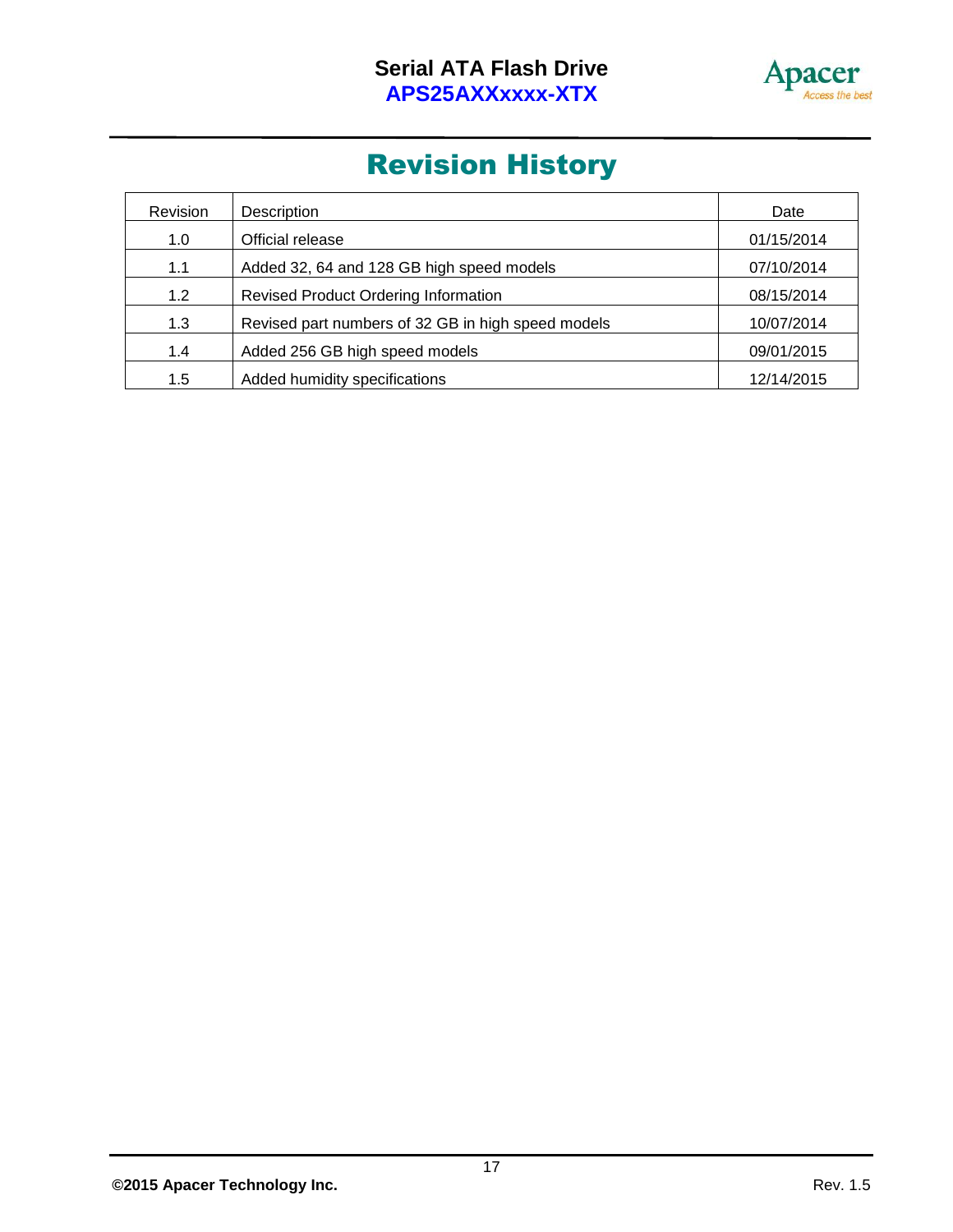

### Global Presence

| <b>Taiwan (Headquarters)</b> | Apacer Technology Inc.<br>1F., No.32, Zhongcheng Rd., Tucheng Dist.,<br>New Taipei City 236, Taiwan R.O.C.<br>Tel: 886-2-2267-8000<br>Fax: 886-2-2267-2261<br>amtsales@apacer.com                                      |
|------------------------------|------------------------------------------------------------------------------------------------------------------------------------------------------------------------------------------------------------------------|
| <b>U.S.A.</b>                | Apacer Memory America, Inc.<br>46732 Lakeview Blvd., Fremont, CA 94538<br>Tel: 1-408-518-8699<br>Fax: 1-510-249-9568<br>sa@apacerus.com                                                                                |
| Japan                        | <b>Apacer Technology Corp.</b><br>5F, Matsura Bldg., Shiba, Minato-Ku<br>Tokyo, 105-0014, Japan<br>Tel: 81-3-5419-2668<br>Fax: 81-3-5419-0018<br>jpservices@apacer.com                                                 |
| <b>Europe</b>                | Apacer Technology B.V.<br>Science Park Eindhoven 5051 5692 EB Son,<br>The Netherlands<br>Tel: 31-40-267-0000<br>Fax: 31-40-267-0000#6199<br>sales@apacer.nl                                                            |
| China                        | Apacer Electronic (Shanghai) Co., Ltd<br>Room D, 22/FL, No.2, Lane 600, JieyunPlaza,<br>Tianshan RD, Shanghai, 200051, China<br>Tel: 86-21-6228-9939<br>Fax: 86-21-6228-9936<br>sales@apacer.com.cn                    |
| <b>India</b>                 | Apacer Technologies Pvt Ltd,<br>Unit No.201, "Brigade Corner", 7 <sup>th</sup> Block Jayanagar,<br>Yediyur Circle, Bangalore - 560082, India<br>Tel: 91-80-4152-9061<br>Fax: 91-80-4170-0215<br>sales_india@apacer.com |